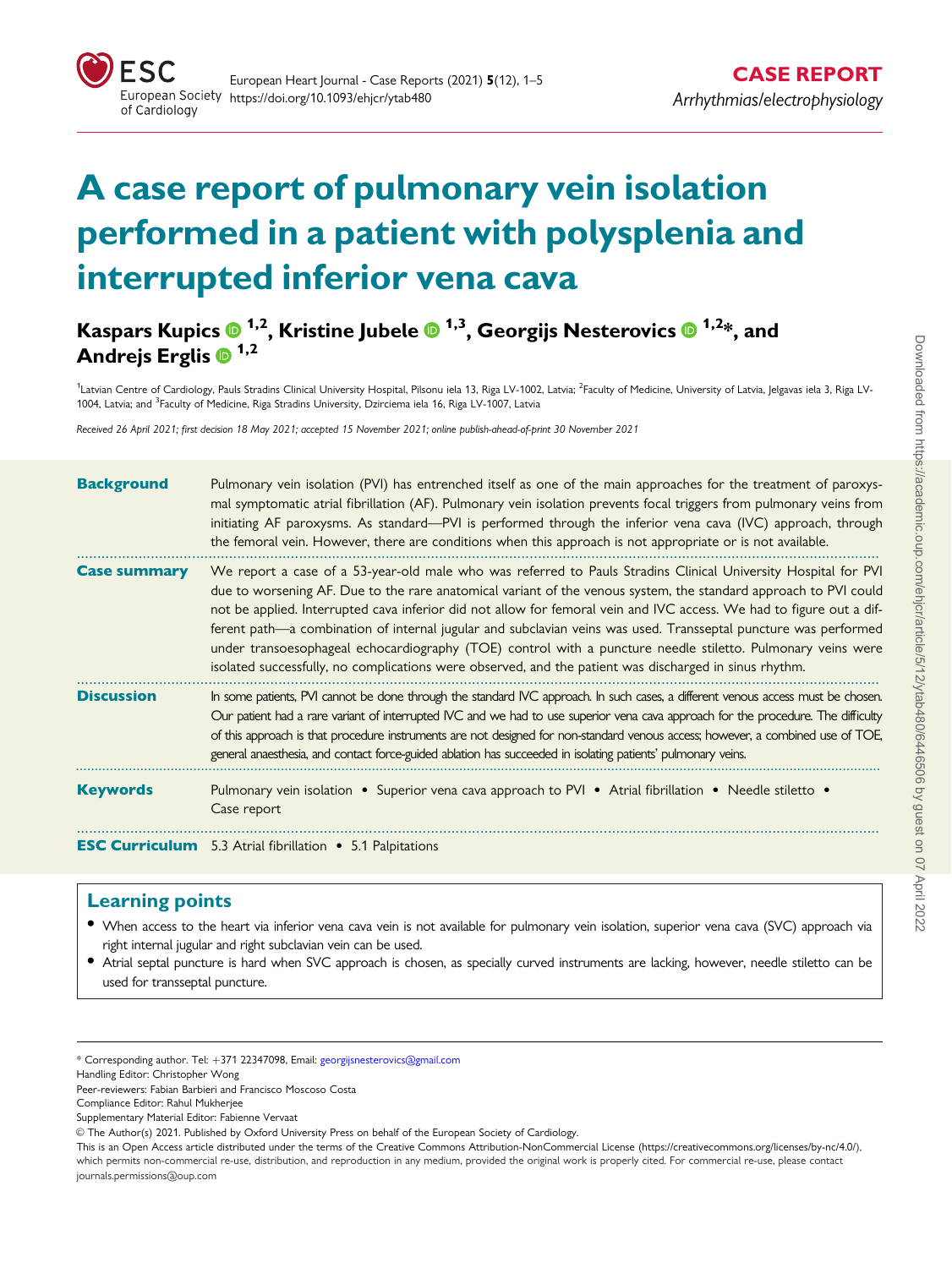#### <span id="page-1-0"></span>**Introduction**

Pulmonary vein isolation (PVI) is recommended as one of the main approaches for rhythm control in patients with paroxysmal atrial fibrillation  $(AF)$ <sup>[1](#page-4-0)</sup> Complete PVI can be achieved by various ablation techniques, but all techniques share a similar feature—an endocardium is accessed through the inferior vena cava (IVC) approach.<sup>2</sup> However, IVC approach is not always possible. When a patient with an anatomical variant of partly absent IVC was admitted to Pauls Stradins Clinical University Hospital for PVI due to worsening of paroxysmal AF we had to use a different venous access for the procedure.

## **Timeline**

| Data                    | <b>Events</b>                              |
|-------------------------|--------------------------------------------|
|                         |                                            |
| 2016                    | First atrial fibrillation (AF) paroxysm    |
| 2021                    | Worsening of AF, three hospital admissions |
|                         | during the last 4 months                   |
| <b>Admission Day 1</b>  | Hospital admission and standard            |
| (March 2021)            | examination                                |
| <b>Admission Day 2</b>  | Pulmonary vein isolation procedure day     |
| Admission Day 3         | Discharge from the hospital                |
| 3 months after ablation | No AF symptoms and arrhythmia free dur-    |
|                         | ing electrocardiogram Holter monitoring    |

## Case presentation

A 53-year-old male with a history of hypertension, obesity, and dyslipidaemia was referred for PVI due to worsening of AF. The patient had a 5-year history of paroxysmal AF. During the previous 4 months, he had been admitted to the hospital three times due to AF paroxysms and was referred for PVI. Previously, he had failed treatment with propafenone and ethacizine, and paroxysms were frequent, causing mental and physical distress. At admission, he used betaxolol and ethacizine as antiarrhythmic drug treatment.

The patient had a rare anatomical variant of IVC. Previous examinations revealed that IVC terminates below the hepatic zone and venous blood flow is compensated through azygos vein draining into the superior vena cava (SVC) ([Figure 1](#page-2-0)). Multiple accessory spleens were also observed. There were four typical pulmonary vein entrances into the left atrium. A thick atrial septum was observed. Transthoracic echocardiography showed a mild left atrial enlargement (Left Atrial Volume Index  $43\,\text{mL/m}^2$ ) with normal left ventricular size and function. Laboratory test results showed no significant changes.

Considering the patient's vascular anatomy, we decided to use the right subclavian and right internal jugular veins as access points. The procedure was performed under general anaesthesia and transoesophageal echocardiography (TOE) guidance. A steerable catheter (Dynamic XT, Boston Scientific, MA, USA) was placed into the coronary sinus from a 7-French sheath via the right subclavian vein. Then

a transseptal needle (BRK transseptal needle, St. Jude Medical, Inc., MN, USA) was placed in the right atrium from an 8.5-French steerable sheath via the right internal jugular vein access. A transseptal puncture was attempted under fluorographic and TOE control. The initial attempt failed due to the thick atrial septum and technical challenges to deliver the needle at the desired spot. Finally, a needle stiletto was used for the transseptal puncture, which was successful at first attempt ([Figure 2](#page-2-0)).

After the transseptal puncture, a 10 000-unit unfractionated heparin solution was injected and an activated clotting time of >300 s was achieved. We performed an anatomical 3D and myocardial potential mapping using a multipolar mapping catheter (PENTARAY<sup>TM</sup> NAV, Biosense Webster, CA, USA) ([Figures 3](#page-3-0) and [4](#page-3-0)). No left atrial scarring was observed. Open-irrigated contact force-sensing catheter (THERMOCOOL SMARTTOUCH<sup>®</sup> SF, Biosense Webster, CA, USA) was used for point-by-point PVI. After PVI sinus rhythm was restored by an electric cardioversion. Bidirectional conduction block between pulmonary veins and left atrium was confirmed. Total procedure time was 5 h 40 min, total fluorography time was 1 h 39 min, with total radiation dose of 4915 mGy/m<sup>2</sup>. .

No complications were observed. The patient was discharged the following day. Upon a 3-month follow-up, the patient was asymptomatic and arrhythmia free as confirmed by electrocardiogram Holter monitoring.

#### **Discussion**

. . . . . . . . . . . . . . . . . . . . . . . . . . . . . . . . . . . . . . . . . . . . . . . . . . . . . . . . . . . . . . . . . . . . . . . . . . . . . . . . . . . . . . . . . . . . . . . . . . . . . . . . . . . . . . . . . . . . . . . . . . . . . . . . . . . . . . . . . . . . . . . . . . . . . . . . . . . . . . . . . . . . . . . . . . . .

We have reported a case of PVI performed in a patient with a rare congenital anomaly of polysplenia, which is frequently associated with other cardiovascular anomalies. Our patient had an interrupted IVC and a compensated venous blood return through vena azygos. The standard approach to PVI through femoral vein access was not applicable; therefore, SVC approach was most appropriate. Due to low incidence of the condition, specially designed instruments are not available and a transseptal puncture is frequently complicated when SVC access is used.

Multiple authors report different solutions for such procedures. SVC can be used for heart access. Usman et  $al<sup>3</sup>$  $al<sup>3</sup>$  $al<sup>3</sup>$  performed PVI via right subclavian and left axillary veins in a patient with IVC filter, while Kato et al. performed PVI in a patient with partly absent IVC through right internal jugular and right subclavian vein access.<sup>[4](#page-4-0)</sup> The main difficulty with SVC access is the puncture needle positioning, since all available needles are designed for IVC access. Both authors reported about manually curving the needle to achieve better positioning. Although we had no problem delivering the transseptal puncture sheath to the desired position, the sheath was continuously dislodged when the puncture needle was inserted, due to its rigidity. We resolved the problem by using a needle stiletto inside the dilatator, since the stiletto is softer and more easily manipulated than the needle. Another complicating factor was a thick atrial septum. While we have succeeded in applying mechanical pressure on the fossa ovalis, radiofrequency (RF) energy powered needles can be used for an easier puncture.<sup>5</sup> Another option is percutaneous transhepatic venous access. Although the transseptal puncture can be performed with a standard needle, this approach is more difficult due to greater vascular access site complication risk, such as bleeding. Considering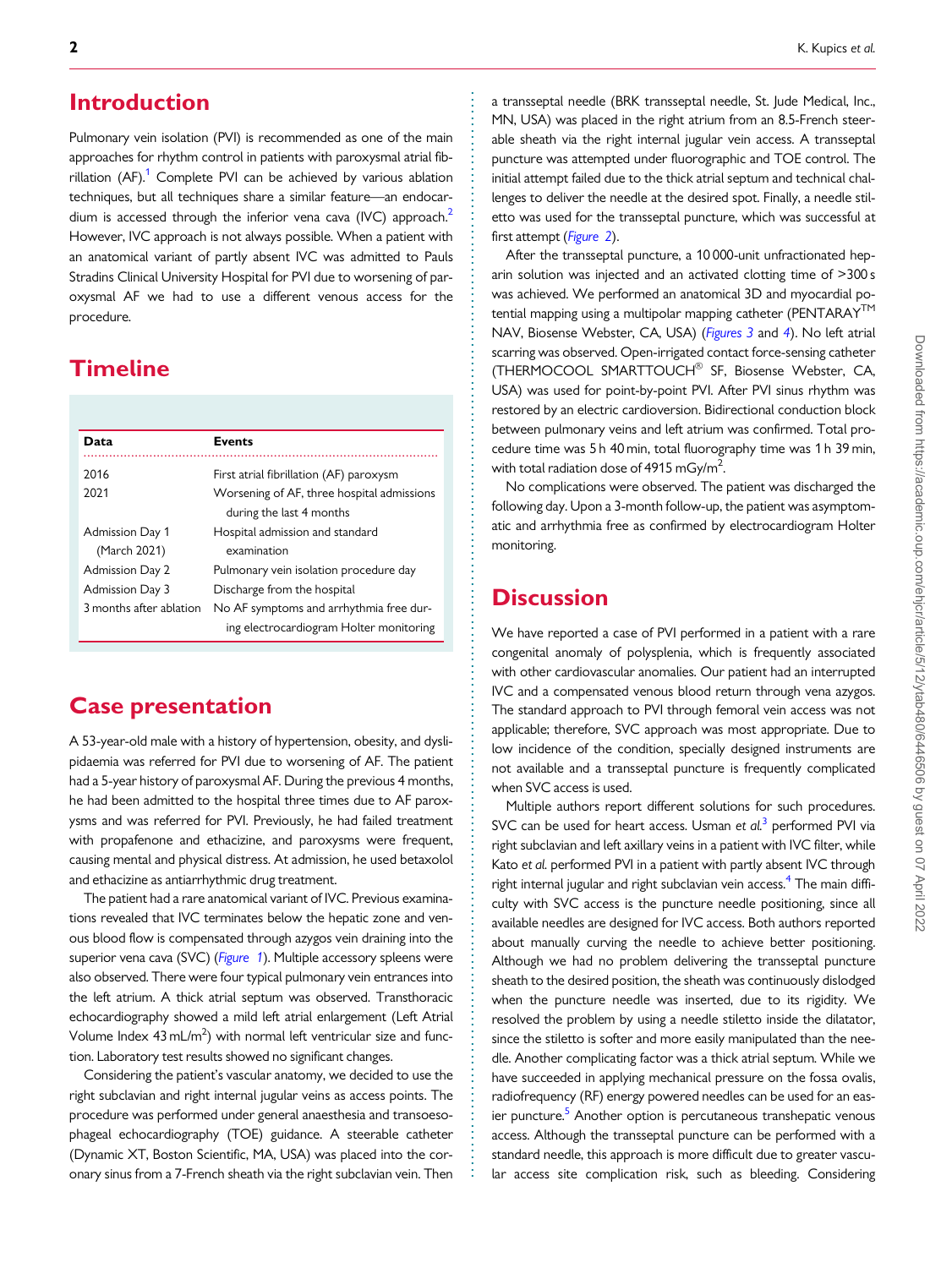<span id="page-2-0"></span>

Figure I Coronal and axial view of previous computed tomography angiography scan revealing that inferior vena cava is interrupted at hepatic level.



Figure 2 A puncture needle stiletto is used for transseptal puncture. Slides reveal puncture system position before (right) and after (left) the puncture was performed.

. . . . . . . . . . . . . . . . . . . . . . . . . . . . . . . . . . . . . .

. transhepatic puncture a non-routine procedure for electrophysiologists, an additional specialist must be involved. Singh et  $al^6$  $al^6$  have successfully performed transseptal puncture with an RF needle through the percutaneous transhepatic venous access site with no procedure-related complications. Meanwhile, retrograde access to the left atrium excludes any need for transseptal puncture. Roeck et  $al^7$  $al^7$  used a retrograde left atrium access via the right femoral artery in combination with magnetic navigation system for PVI in a patient with an atrial septal defect (ASD) occluder. Magnetic navigation system allows us to perform ablations that would not otherwise be possible to perform manually. The main disadvantage of this method is unavailability of magnetic navigation system in most centres, therefore other methods have to be chosen.

In non-standard cases, such as ours, fluorography and procedure times are increased, and there is room for procedure and workflow improvement. Remote magnetic navigation (RMN) ablation is known to be superior in reducing total fluorography time, as one meta-analysis has shown.<sup>8</sup> A case report of a patient with interrupted IVC by Hernandez-Ojeda et  $al^9$  $al^9$  showed successful PVI with the help of RMN. However, the anatomy of this patient allowed a partial IVC approach, since the advance from the right femoral vein to the right atrium through the azygos vein was possible. This procedure was associated with a lower dose of radiation 4476 mGy/m<sup>2</sup>. Retrograde left atrium access via the right femoral artery can further reduce fluorography time. Buiatti et  $al$ <sup>[10](#page-4-0)</sup> used this approach in a patient with ASD occluder. While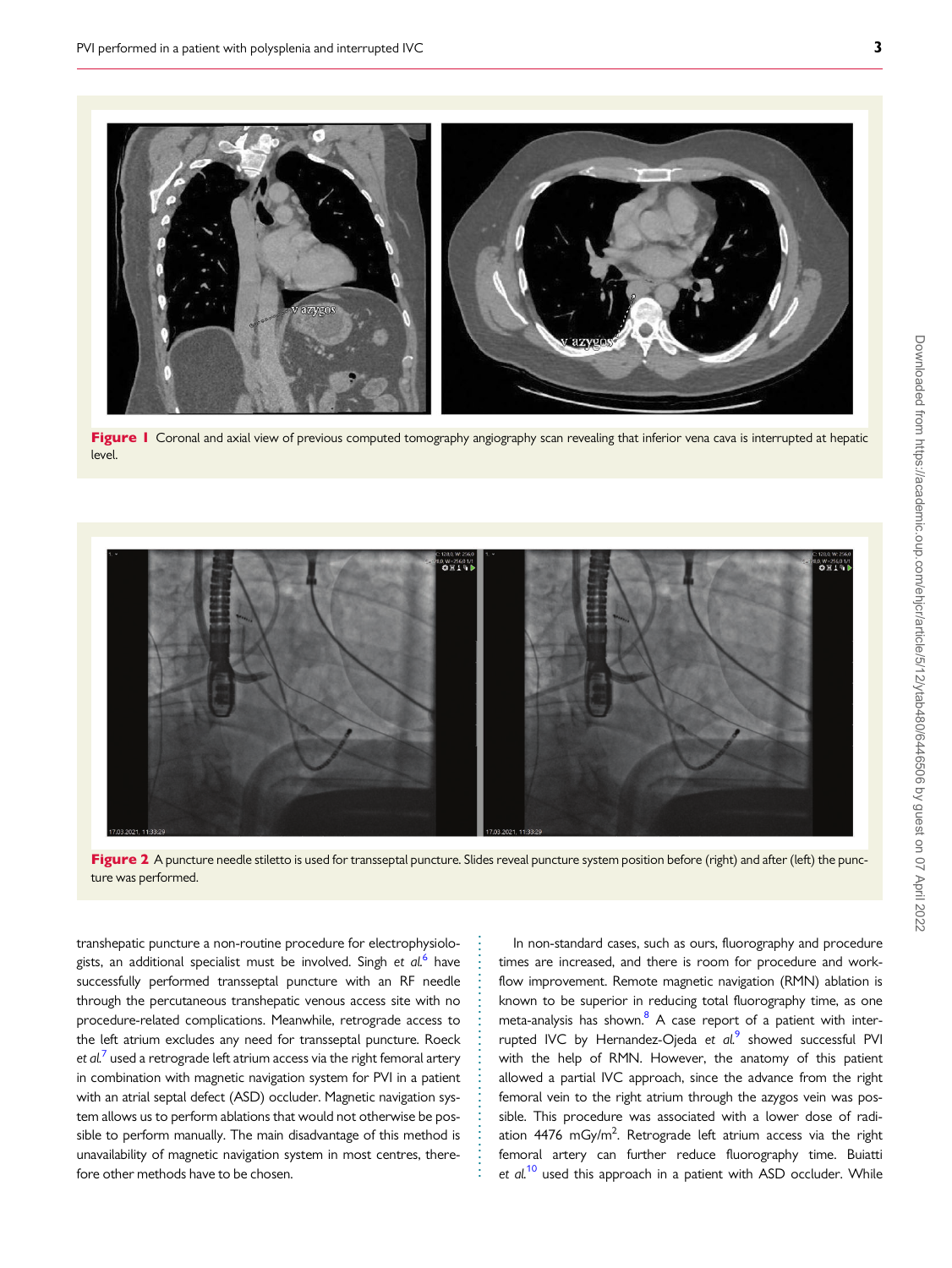<span id="page-3-0"></span>. the total procedure time was 396 min, fluorography took only 6 min, which is considerably shorter than observed in procedures performed through SVC.

In summary, non-standard cases require non-standard solutions. Different approaches to PVI must be chosen, depending on each individual's anatomy, operator's experience, and available equipment.



Figure 3 Fluorography of left atrial mapping with multipolar mapping catheter.

# Lead author biography



. .

> Dr Kaspars Kupics is certified interventional arrhythmologist at Pauls Stradins Clinical University Hospital at Riga, Latvia. He has special interest in radiofrequency ablation and pulmonary vein isolation and performs these procedures on daily basis.

# Supplementary material

[Supplementary material](https://academic.oup.com/ehjcr/article-lookup/doi/10.1093/ehjcr/ytab480#supplementary-data) is available at European Heart Journal - Case Reports online.

Slide sets: A fully edited slide set detailing this case and suitable for local presentation is available online as [Supplementary data.](https://academic.oup.com/ehjcr/article-lookup/doi/10.1093/ehjcr/ytab480#supplementary-data)

Consent: The authors confirm that written consent for submission and publication of this case report including images and associated text has been obtained from the patient in line with COPE guidance.

Conflict of interest: None declared.



. . . . . . . . . . . . . . . . . . . . . . . . . . . . . . . . . . . . . . . . . . . . . . . . . . . . . . . . . . . . . . . . . . . . . . . . . . . . . . . .

Figure 4 Myocardial potential three-dimensional mapping of left atrium in different projections—PA (A), AP (B), LL (C), and LAO (D). Images represent left atrium myocardial potential three-dimensional map before (left) and after (right) the point-by-point ablation in different projections.